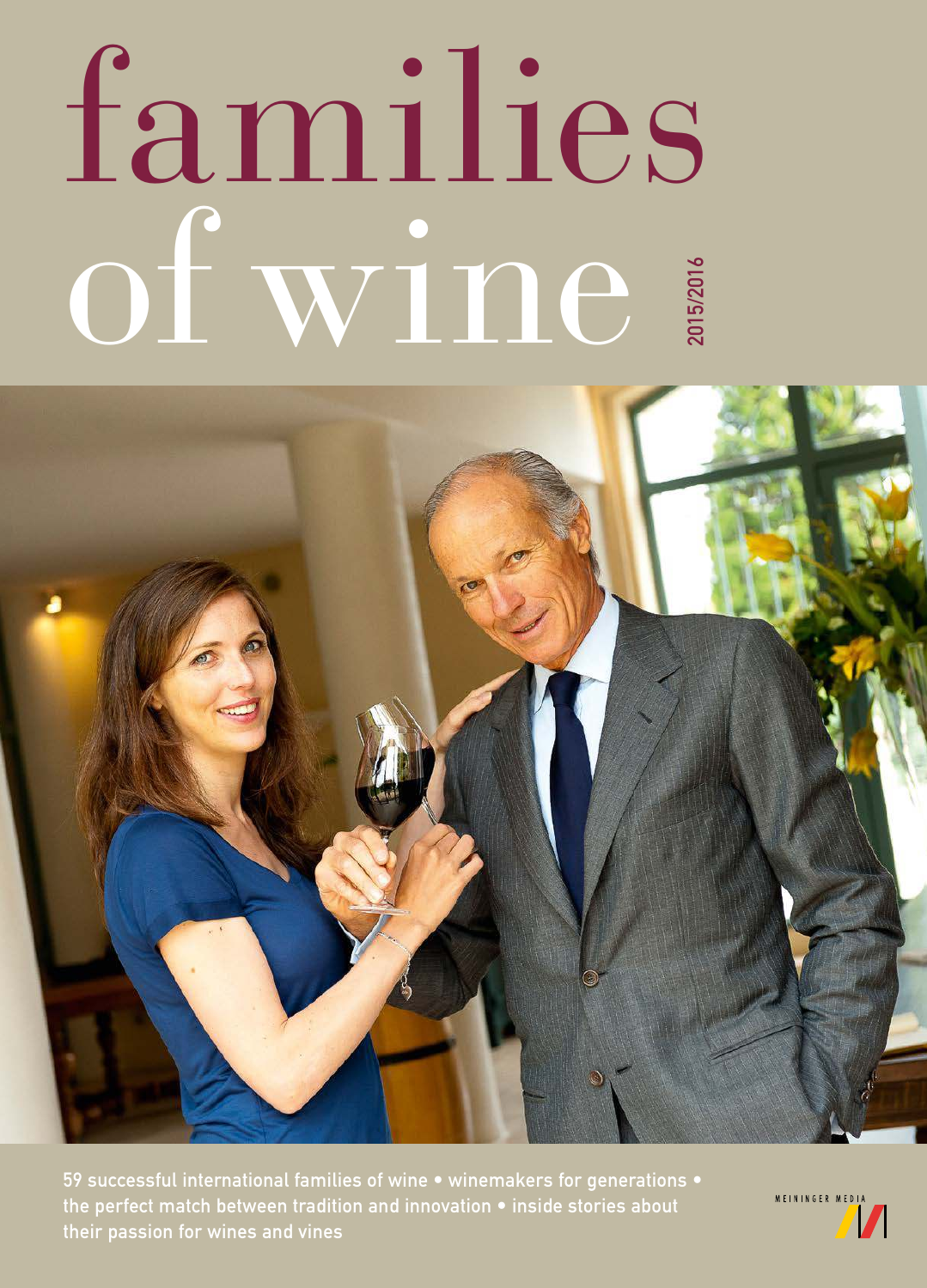## Casa Vinicola Zonin

Vintners since 1821



Seven generations of the Zonin family have built their wine business into one of the best-known and most respected in the world.

**T** he second child of ten, Domenico Zonin was born in Gambellara in 1899 into a family of smallscale vine-growers, who had been working with vines since 1821. In 1921, Domenico planted his family's land with vines. He sold the wines he made from them and founded Casa Vinicola Zonin. At the end of the 1960s, he was joined by his nephew Gianni Zonin who, at the age of just 29, took on the Presidency of the company, with his sights fixed on a goal of producing the finest Italian wines and introducing them to the world.

He started with the purchase in 1970 of the Ca' Bolani Estate in Friuli. Gianni Zonin recalls: "There were some doubts in my family as to the wisdom of leaving the confines of our home region of the Veneto. But I was convinced of my idea: to produce really fine wines one has to own vineyards, selecting the best terroirs and the most typical grape varieties."

Six years later, he startled the wine world by buying the Barboursville Vineyards estate in Virginia in the USA, to pursue the dream of American President Thomas Jefferson of producing world-class wines in that state. It was a dream that Jefferson was unable to realise – but which Gianni Zonin could and did. Today, Virginia is one of North America's most dynamic wine regions; the Barbousville Octagon wine, a Bordeaux blend, has become one of the best-known wines of the region.

The next Zonin acquisition was in the more classic area of Chianti Classico, where the company acquired a gem of an estate called called the Castello d'Albola, in 1979. Then, the following year came Abbazia Monte Oliveto, in San Gimignano, the homeland of Tuscan white wine, Vernaccia. Moving west, in the 1980s, the Zonins bought the Castello del Poggio in the finest part of the Asti and Barbera region, and then Tenuta Il Bosco in the Pinot Noir country of Oltrepò Pavese. In 1999, Zonin was seduced by an enchanting spot lying in the the Maremma, close to the Mediterranean scrubland and lapped by the waves of the Tirrenian Sea. He returned for the third time to Tuscany in order to purchase the Rocca di Montemassi.

The Maremma is one of Italy's newer quality wine regions, and far from the only such area to have caught Zonin's attention. In 1997, he showed his understanding of the potential of the south of